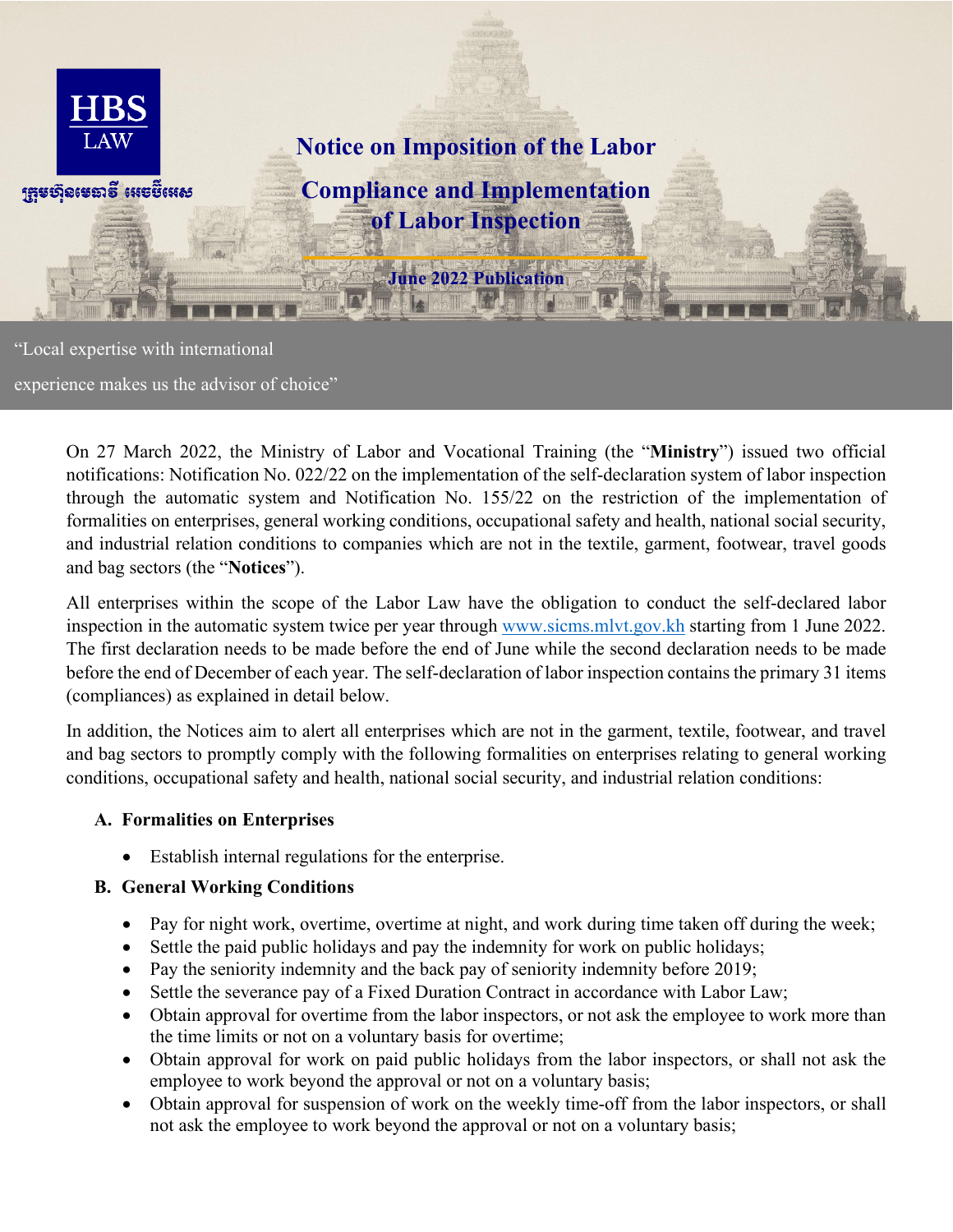- Not discriminate against persons applying for employment;
- Not subject anyone to forced labor;
- Provide an appropriate period for maternity leave, and pay the wage and other benefits accordingly;
- Not lay off the pregnant employee, the employee who take maternity leave, or force them to resign;
- Obtain the approval for the employment of a child below the age of 18 and arrange for the weeklytime off accordingly;
- Not employ a child below the age of 18 to perform work that is hazardous or affects the child's health, work safety, or morality, and more than the time limits and/or exceed the time limits per week;
- Obtain annual approval for the employment of foreign labor; and
- Prepare the work permit and employment book for Cambodian employees.

### **C. Occupational Safety and Health**

- Set up a regular waste disposal site;
- Arrange a separate and safe storage area for chemical or toxic waste;
- Prepare a first aid box at the enterprise:
- Set up a room to bandage wounds in the enterprise;
- Take appropriate occupational safety measures to prevent work-related accidents in the workplace;
- Establish the ventilation system properly in accordance with the required standards;
- Make all the emergency exits safe, spacious, unobstructed, and unlocked;
- Post adequate occupational health and safety signs at workstations and other locations;
- Prepare the steam and use it properly according to the technical specifications and occupational safety and health; and
- Use the machinery or equipment properly in accordance with technical specifications and occupational safety and health.

#### **D. National Social Security Fund**

- Register the enterprise and employees with the National Social Security Fund; and
- Pay contributions to the Occupational Risk scheme and Health Care scheme for all employees.

## **E. Industrial Relations**

- Elect a shop steward; and
- Comply with the requirements of the Prakas on Shop Steward in the enterprise (Prakas no. 302) MLVT dated 02 July 2018).

Obtaining Covid-19 Vaccinations for employees is required by the Occupational Safety and Health policies of enterprises and they are required to continually cooperate with the local authorities and the Municipal/Provincial Departments of Labor and Vocational Training to urge and arrange for their employees to get booster doses, and complete the vaccination detail in the self-declaration system of the labor inspection through the automatic system. The labor inspectors will conduct a special inspection to verify the data of the vaccinated employees.

Any failure to comply with the compliance and/or submit the reports within the timeline, may lead to an enterprise being subjected to a fine or penalty in accordance with the Labor Law and legal action may be taken by the Ministry.